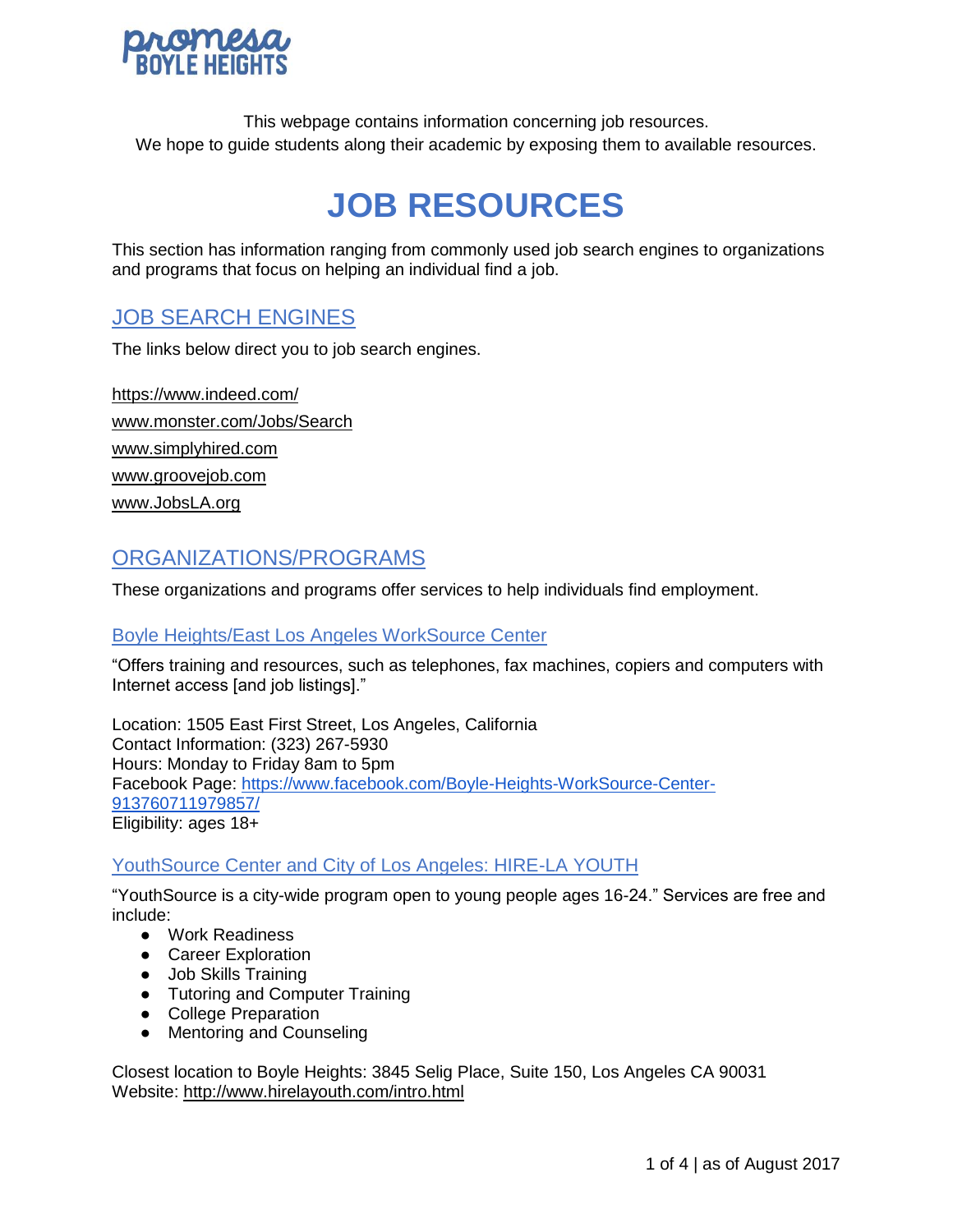

#### East Los Angeles Employment and Business Center

Location: 5301 Whittier Blvd., Second Floor, Los Angeles, 90022 Phone Number: 323-887-7122 Office Hours: Monday to Friday from 8 a.m. - 5 p.m.

Downtown/Pico Union WorkSource Center - Pacific Asian Consortium in Employment

#### (PACE)

Location: 1055 Wilshire Blvd., Ste. 900A, Los Angeles, 90017 Phone Number: 213-353-1677 Office Hours: Monday to Friday from 8:30 am-4:45 pm, closed the first Friday of every month

#### Pacific Asian Consortium in Employment

Clients of the Pacific Asian Consortium in Employment have the opportunity to partake in programs and training that will increase one's chance of securing employment. The organization offers career counseling, job placement assistance, resume workshops, job search assistance and training, and labor market information.

Location: 1055 Wilshire Blvd., Suite 1475, Los Angeles, CA 900177 Telephone: (213) 353-3982 Fax: (213) 353-1227 Website:<http://pacela.org/what-we-do/workforce-development/>

#### Los Angeles County Youth Jobs Program

"Provides assistance with basic educational skills, long-term education planning, preemployment preparation, and job placement assistance. Case management for each youth is provided for personal development throughout the program period. The main goal of the youth program is to expose youth to employment opportunities, increase their work experience and to develop their work skills which can lead them to a successful career."

Provides:

- "Summer employment opportunities directly linked to academic and occupational learning
- Paid and unpaid work experiences including internships and job shadowing
- Occupational skill training
- Leadership development opportunities
- Supportive services
- Adult mentoring for a duration of at least twelve months, that may occur during and after program participation
- Tutoring, study skills training and instruction leading to the completion of secondary schooling including dropout prevention strategies
- Alternative secondary school services"

Department Name: Youth Department Location: 5657 E. Washington Blvd., Commerce, CA 90040 Phone number: (323) 890-1555 Website:<http://www.maof.org/los-angeles-county-youth-jobs-program/>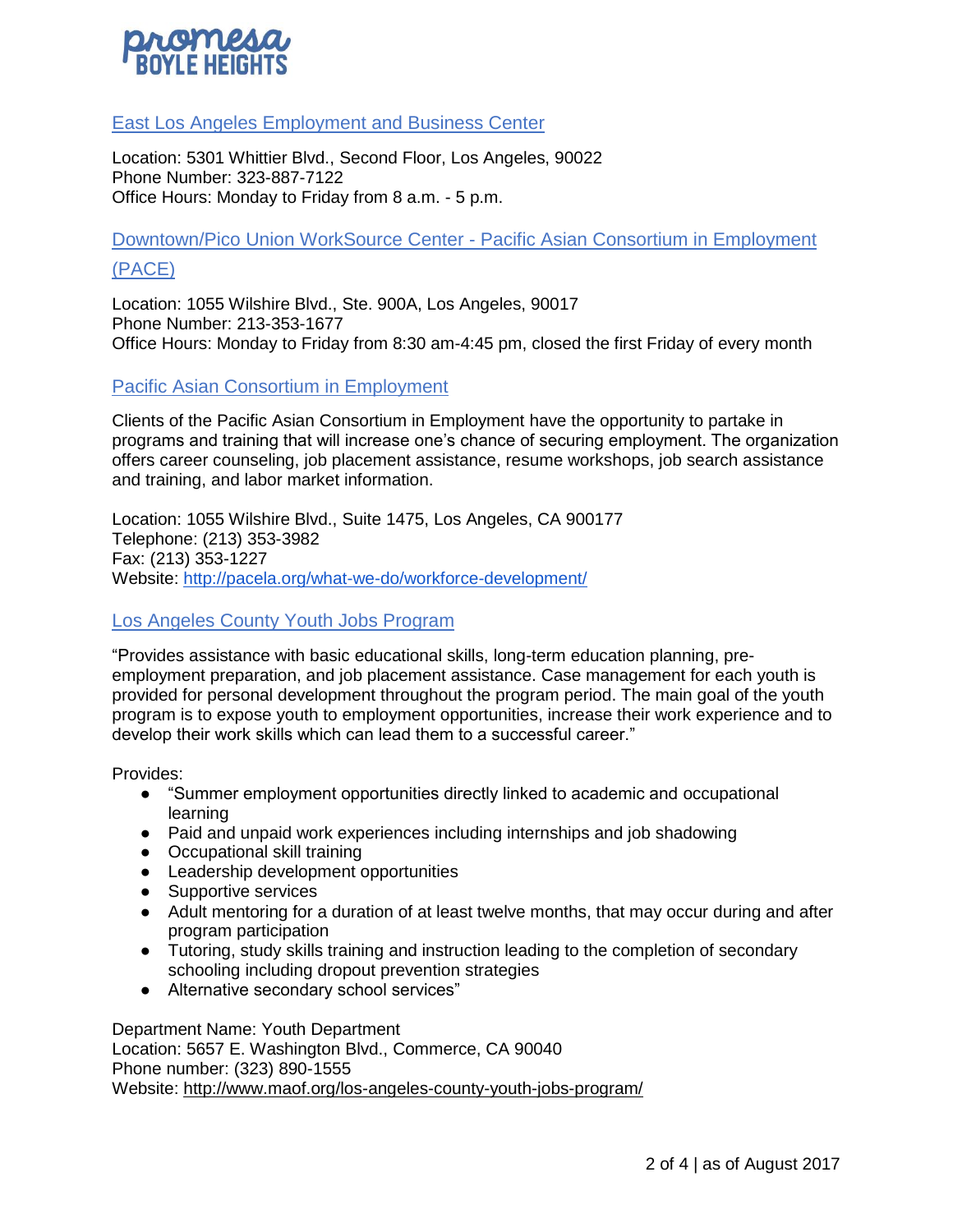

# TIPS ON FINDING A JOB

Connects you to websites with tips on writing resumes, preparing for a job hunt, interviews, etc.

General Information "15 Quick Tips for Finding a New Job" <https://www.livecareer.com/quintessential/15-job-hunting-tips>

## **Resume Information**

Video(s) "Keys to Creating a Great Resume" <https://youtu.be/seaQ-I6LazU>

Web Pages Ten Steps to Writing a Resume <https://susanireland.com/resume/how-to-write/>

"Resume Writing Tips for Bilingual Professionals" <http://www.americasjobexchange.com/career-advice/resume-writing-tips-bilingual-professionals>

"Action Verbs — By Skills Categories" <https://www.livecareer.com/quintessential/action-skills/>

"185 Powerful Verbs That Will Make Your Resume Awesome" <https://www.themuse.com/advice/185-powerful-verbs-that-will-make-your-resume-awesome>

"Action Verb List for Resumes & Cover Letters" <http://hrweb.berkeley.edu/sites/default/files/attachments/action-verbs.pdf>

"Accomplishment Statements" [http://www.sjsu.edu/careercenter/students/find-a-job-internship/resumes-cover](http://www.sjsu.edu/careercenter/students/find-a-job-internship/resumes-cover-letters/accomplishment-statements/)[letters/accomplishment-statements/](http://www.sjsu.edu/careercenter/students/find-a-job-internship/resumes-cover-letters/accomplishment-statements/)

"Writing Accomplishment Statements" [http://www.uweccareerservices.org/resume\\_guide/relevant/accomp.html](http://www.uweccareerservices.org/resume_guide/relevant/accomp.html)

"16 Things You Should Remove From Your Resume" <https://www.theladders.com/p/2774/things-you-should-never-put-on-your-resume>

## **Informational Interviews**

Informational interviews are informal meetings with a professional working in a field that interests you. During this conversation, you receive advice and information about other careers, organization, and individuals in the field.